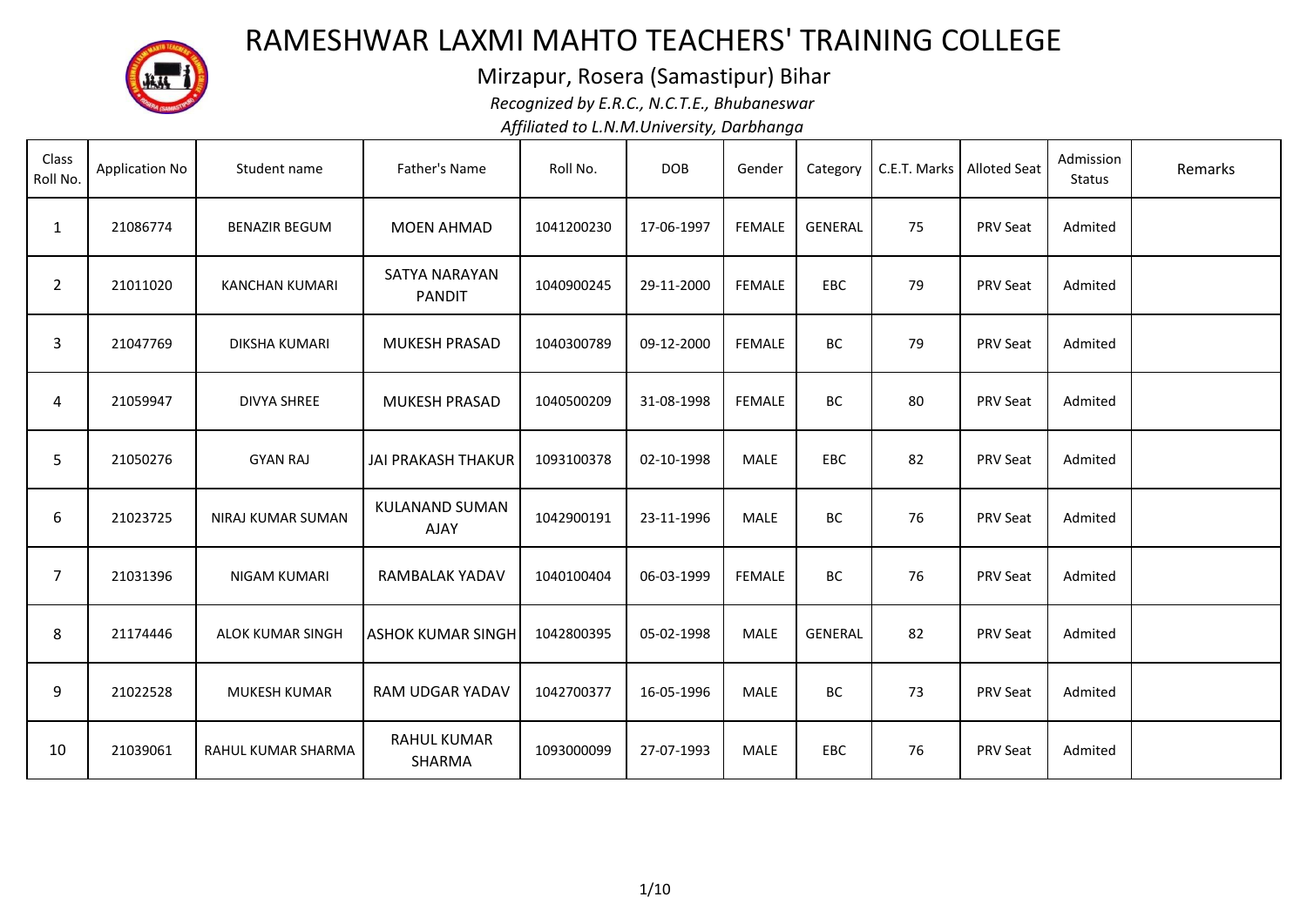

Mirzapur, Rosera (Samastipur) Bihar

*Recognized by E.R.C., N.C.T.E., Bhubaneswar*

| Class<br>Roll No. | <b>Application No</b> | Student name                          | Father's Name                      | Roll No.   | <b>DOB</b> | Gender        | Category   | C.E.T. Marks   Alloted Seat |                 | Admission<br>Status | Remarks |
|-------------------|-----------------------|---------------------------------------|------------------------------------|------------|------------|---------------|------------|-----------------------------|-----------------|---------------------|---------|
| 11                | 21090437              | <b>NAVEEN KUMAR</b>                   | RAMLALIT MAHTO                     | 1042400201 | 06-05-1997 | <b>MALE</b>   | BC         | 81                          | <b>PRV Seat</b> | Admited             |         |
| 12                | 21114658              | <b>PUSHPMITRA</b>                     | <b>ANANT KUMAR</b><br><b>MAHTO</b> | 1102600521 | 27-09-1999 | <b>FEMALE</b> | BC         | 77                          | PRV Seat        | Admited             |         |
| 13                | 21001764              | <b>RABBI KUMAR</b>                    | YUGESHWAR MAHTO                    | 1042600181 | 17-12-1996 | <b>MALE</b>   | BC         | 86                          | PRV Seat        | Admited             |         |
| 14                | 21191110              | RAVINDRA KUMAR<br>CHAUDHARY           | DEV NARAYAN<br>CHAUDHARY           | 1042200203 | 15-02-1995 | <b>MALE</b>   | BC         | 73                          | <b>PRV Seat</b> | Admited             |         |
| 15                | 21001765              | <b>GOVIND KUMAR</b>                   | <b>KESHARI KUMAR</b><br>SAHU       | 1106700461 | 10-03-1998 | <b>MALE</b>   | <b>EBC</b> | 73                          | PRV Seat        | Admited             |         |
| 16                | 21084452              | <b>RAKESH KUMAR</b><br><b>RAUSHAN</b> | Lt. AKHILESH KUMAR<br><b>SINGH</b> | 1104700410 | 21-12-1998 | <b>MALE</b>   | ВC         | 75                          | PRV Seat        | Admited             |         |
| 17                | 21069974              | <b>FIROJ KUMAR SAHANI</b>             | <b>NANNULAL SAHANI</b>             | 1042800343 | 16-06-1997 | <b>MALE</b>   | <b>EBC</b> | 73                          | PRV Seat        | Admited             |         |
| 18                | 21106229              | ABHIRANJAN KUMAR<br><b>NAYAK</b>      | <b>BHUSHAN NAYAK</b>               | 1042000072 | 26-01-1993 | <b>MALE</b>   | BC         | 82                          | <b>PRV Seat</b> | Admited             |         |
| 19                | 21106900              | <b>VIVEK KUMAR</b>                    | <b>ARUN KUMAR</b><br><b>MAHTO</b>  | 1041600225 | 15-06-1996 | <b>MALE</b>   | BC         | 78                          | PRV Seat        | Admited             |         |
| 20                | 21060883              | SHUBHAM KUMAR                         | <b>GIRENDRA PRASAD</b><br>SHARMA   | 1103600293 | 09-02-1995 | <b>MALE</b>   | EBC        | 86                          | PRV Seat        | Admited             |         |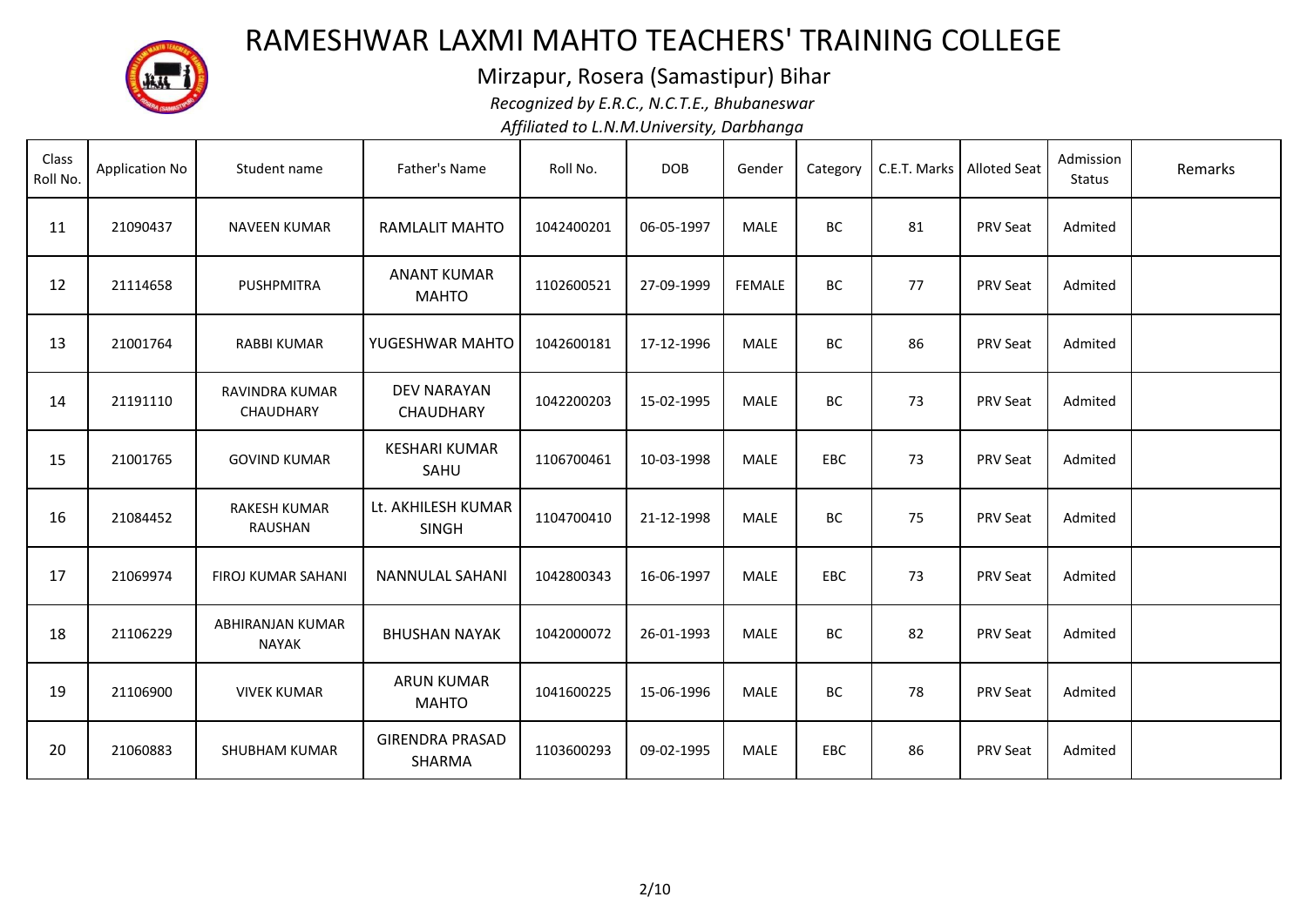

Mirzapur, Rosera (Samastipur) Bihar

*Recognized by E.R.C., N.C.T.E., Bhubaneswar*

| Class<br>Roll No. | <b>Application No</b> | Student name              | Father's Name                         | Roll No.   | <b>DOB</b> | Gender        | Category   | C.E.T. Marks   Alloted Seat |                 | Admission<br>Status | Remarks |
|-------------------|-----------------------|---------------------------|---------------------------------------|------------|------------|---------------|------------|-----------------------------|-----------------|---------------------|---------|
| 21                | 21103177              | <b>RUPA KUMARI</b>        | PRAMOD KUMAR<br><b>SAHNI</b>          | 1040200243 | 12-06-1999 | <b>FEMALE</b> | <b>EBC</b> | 74                          | <b>PRV Seat</b> | Admited             |         |
| 22                | 21100520              | <b>RAKESH KUMAR MAHTO</b> | <b>BHUNNI MAHTO</b>                   | 1042400188 | 04-02-1997 | <b>MALE</b>   | BC         | 76                          | PRV Seat        | Admited             |         |
| 23                | 21021612              | <b>ADARSH KUMAR</b>       | <b>SURENDRA KUMAR</b><br><b>MAHTO</b> | 1042000383 | 02-05-1998 | <b>MALE</b>   | BC         | 80                          | PRV Seat        | Admited             |         |
| 24                | 21002749              | <b>SUMIT KUMAR PATHAK</b> | <b>GUNA NAND PATHAK</b>               | 1106500268 | 08-06-1997 | <b>MALE</b>   | EWS        | 81                          | PRV Seat        | Admited             |         |
| 25                | 21032532              | PANKAJ KUMAR MANJHI       | LAXMAN MANJHI                         | 1041900426 | 05-12-1997 | <b>MALE</b>   | SC         | 76                          | PRV Seat        | Admited             |         |
| 26                | 21181504              | <b>SHYAM KUMAR</b>        | PRAKASH MAHTO                         | 1042800500 | 17-02-1999 | <b>MALE</b>   | <b>EBC</b> | 74                          | PRV Seat        | Admited             |         |
| 27                | 21187453              | <b>LALIT KUMAR RAM</b>    | <b>BALESHWAR RAM</b>                  | 1041800417 | 22-02-1998 | <b>MALE</b>   | SC         | 75                          | PRV Seat        | Admited             |         |
| 28                | 21170706              | <b>SANTOSH KUMAR</b>      | <b>RAMCHARITRA</b><br><b>MAHTO</b>    | 1042000345 | 06-01-1998 | <b>MALE</b>   | BC         | 82                          | <b>PRV Seat</b> | Admited             |         |
| 29                | 21165231              | <b>VIBHA KUMARI</b>       | <b>BABU PRASAD</b><br><b>MAHTO</b>    | 1041100150 | 16-01-1996 | <b>FEMALE</b> | BC         | 76                          | PRV Seat        | Admited             |         |
| 30                | 21016992              | ANNU KUMARI               | KUNDESHWAR<br>PRASAD SINGH            | 1040300693 | 20-10-1999 | <b>FEMALE</b> | BC         | 77                          | PRV Seat        | Admited             |         |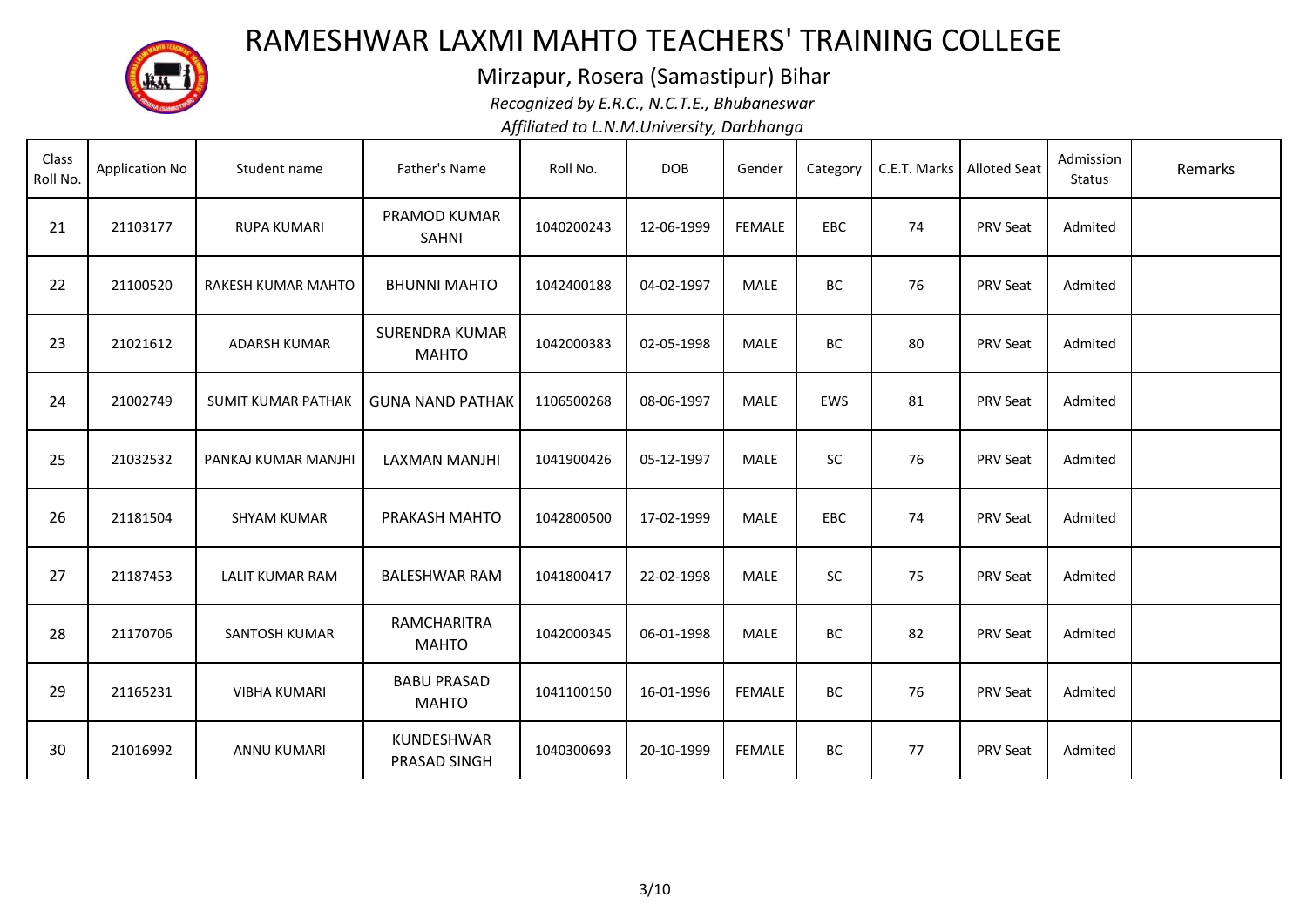

Mirzapur, Rosera (Samastipur) Bihar

*Recognized by E.R.C., N.C.T.E., Bhubaneswar*

| Class<br>Roll No. | <b>Application No</b> | Student name             | Father's Name                       | Roll No.   | <b>DOB</b> | Gender        | Category       | C.E.T. Marks   Alloted Seat |                 | Admission<br>Status | Remarks |
|-------------------|-----------------------|--------------------------|-------------------------------------|------------|------------|---------------|----------------|-----------------------------|-----------------|---------------------|---------|
| 31                | 21025291              | <b>KANCHAN KUMARI</b>    | <b>JANARDAN MANDAL</b>              | 1040900189 | 05-03-1999 | <b>FEMALE</b> | BC             | 74                          | <b>PRV Seat</b> | Admited             |         |
| 32                | 21061321              | <b>BABUL KUMAR SINGH</b> | <b>SUDHIR KUMAR</b><br><b>SINGH</b> | 1042100280 | 30-09-1999 | <b>MALE</b>   | <b>GENERAL</b> | 74                          | <b>PRV Seat</b> | Admited             |         |
| 33                | 21012024              | RICHA KUMARI             | <b>MOTI LAL SHARMA</b>              | 1041200330 | 08-12-1998 | <b>FEMALE</b> | EBC            | 74                          | PRV Seat        | Admited             |         |
| 34                | 21000774              | <b>BALBANT KUMAR</b>     | DINESH YADAV                        | 1042300101 | 01-01-1997 | <b>MALE</b>   | BC             | 75                          | <b>PRV Seat</b> | Admited             |         |
| 35                | 21082758              | <b>KUNDAN PANDIT</b>     | <b>RAM CHANDRA</b><br><b>PANDIT</b> | 1042500173 | 10-01-1996 | <b>MALE</b>   | EBC            | 83                          | <b>PRV Seat</b> | Admited             |         |
| 36                | 21116427              | ANAMIKA KUMARI           | <b>RAGHUBAR PURBEY</b>              | 1040400118 | 15-10-1993 | <b>FEMALE</b> | BC             | 74                          | PRV Seat        | Admited             |         |
| 37                | 21029336              | <b>VIKRANT KUMAR</b>     | <b>RANJEET PASWAN</b>               | 1106500379 | 27-11-1998 | <b>MALE</b>   | SC             | 78                          | <b>PRV Seat</b> | Admited             |         |
| 38                | 21100100              | SHIVAM KUMAR SAH         | <b>SURESH SAH</b>                   | 1106600460 | 02-11-1998 | <b>MALE</b>   | <b>EBC</b>     | 74                          | <b>PRV Seat</b> | Admited             |         |
| 39                | 21015726              | DEEPAK KUMAR MANJHI      | Lt. UMESH MANJHI                    | 1042700454 | 20-01-1997 | <b>MALE</b>   | <b>SC</b>      | 73                          | PRV Seat        | Admited             |         |
| 40                | 21181453              | RASHMI RAJ               | <b>RAJEEV KUMAR</b><br>CHAUDHARY    | 1040400538 | 03-02-2000 | <b>FEMALE</b> | <b>GENERAL</b> | 74                          | <b>PRV Seat</b> | Admited             |         |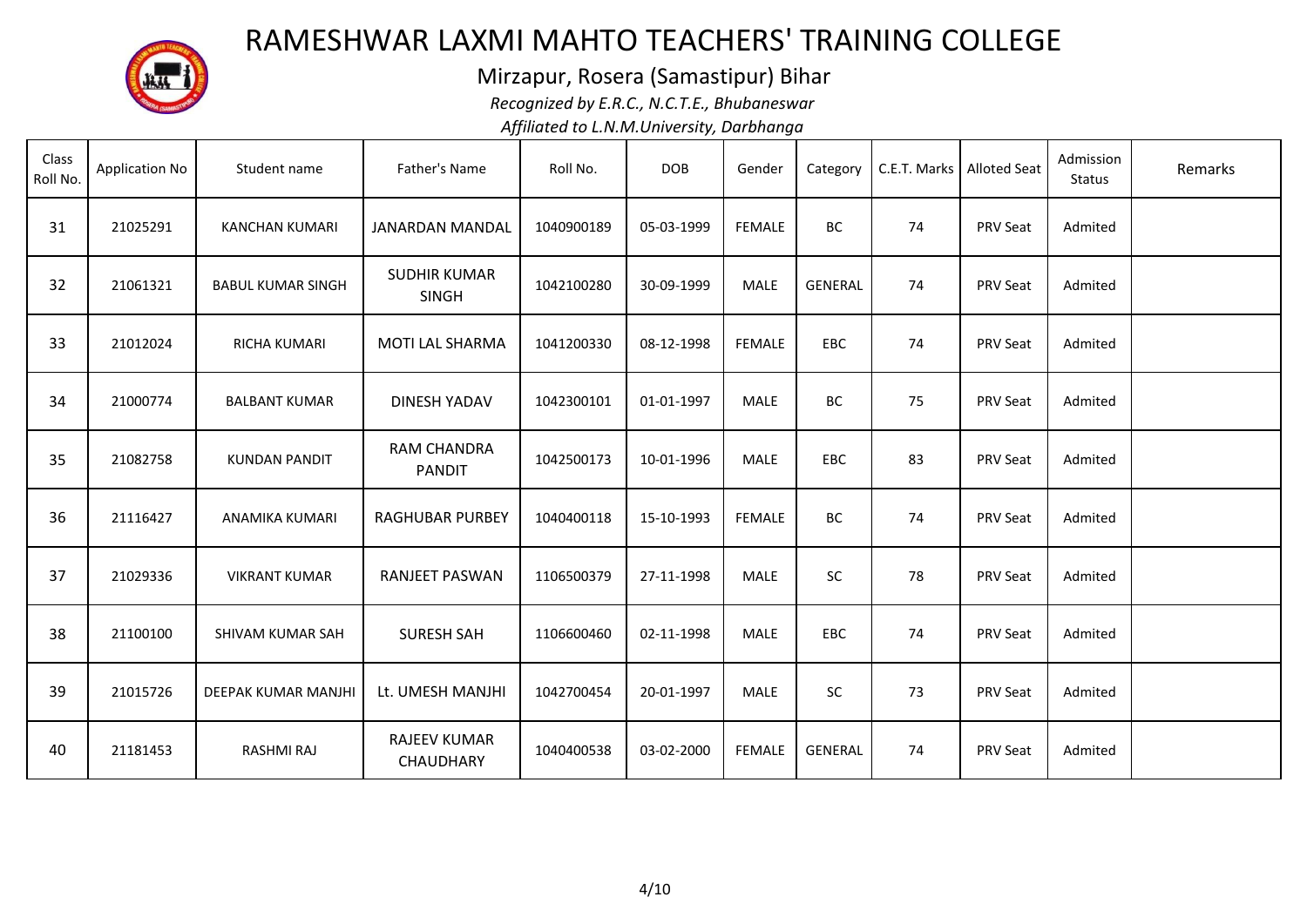

Mirzapur, Rosera (Samastipur) Bihar

*Recognized by E.R.C., N.C.T.E., Bhubaneswar*

| Class<br>Roll No. | <b>Application No</b> | Student name                          | Father's Name                         | Roll No.   | <b>DOB</b> | Gender        | Category       |    | C.E.T. Marks   Alloted Seat | Admission<br>Status | Remarks |
|-------------------|-----------------------|---------------------------------------|---------------------------------------|------------|------------|---------------|----------------|----|-----------------------------|---------------------|---------|
| 41                | 21078802              | <b>BALRAM KUMAR JHA</b>               | <b>MADHAV JHA</b>                     | 1071900009 | 01-01-1990 | <b>MALE</b>   | <b>GENERAL</b> | 75 | PRV Seat                    | Admited             |         |
| 42                | 21094171              | RANVIJAY YADAV                        | <b>RAMPRIT YADAV</b>                  | 1042900040 | 15-03-1992 | <b>MALE</b>   | BC             | 77 | PRV Seat                    | Admited             |         |
| 43                | 21123980              | <b>RAJNISH KUMAR</b>                  | <b>RAM BABU RAUT</b>                  | 1042200568 | 30-10-1999 | <b>MALE</b>   | <b>EBC</b>     | 73 | PRV Seat                    | Admited             |         |
| 44                | 21156142              | PURUSHOTTAM KUMAR                     | <b>UMESH YADAV</b>                    | 1041700483 | 04-05-2000 | <b>MALE</b>   | BC             | 76 | <b>PRV Seat</b>             | Admited             |         |
| 45                | 21035905              | <b>SUMIT KUMAR YADAV</b>              | KAPIL DEV YADAV                       | 1060900233 | 01-07-1996 | <b>MALE</b>   | BC             | 85 | PRV Seat                    | Admited             |         |
| 46                | 21067501              | <b>MUKESH MOHAN</b>                   | <b>ASHOK MAHTO</b>                    | 1060600049 | 15-12-1993 | <b>MALE</b>   | <b>EBC</b>     | 81 | PRV Seat                    | Admited             |         |
| 47                | 21146825              | NIBHA KUMARI                          | RAM BILAS MAHTO                       | 1040400173 | 11-02-1995 | <b>FEMALE</b> | <b>GENERAL</b> | 68 | PRV Seat                    | Admited             |         |
| 48                | 21041323              | <b>CHANDRA BHUSHAN</b><br>PRIYADARSHI | ASHUTOSH DIWAKAR                      | 1041500202 | 06-03-1999 | <b>MALE</b>   | <b>SC</b>      | 69 | PRV Seat                    | Admited             |         |
| 49                | 21073933              | KUMARI KIRAN BHARTI                   | <b>HEMANT KUMAR</b><br><b>KASHYAP</b> | 1040400139 | 07-04-1994 | <b>FEMALE</b> | BC             | 68 | PRV Seat                    | Admited             |         |
| 50                | 21038889              | <b>ARTI KUMARI</b>                    | <b>MRITYUNJAY PRASAD</b><br>SAHANI    | 1041200401 | 15-12-1999 | Female        | EBC            | 47 | SPOT<br>Admission           | Admitted            |         |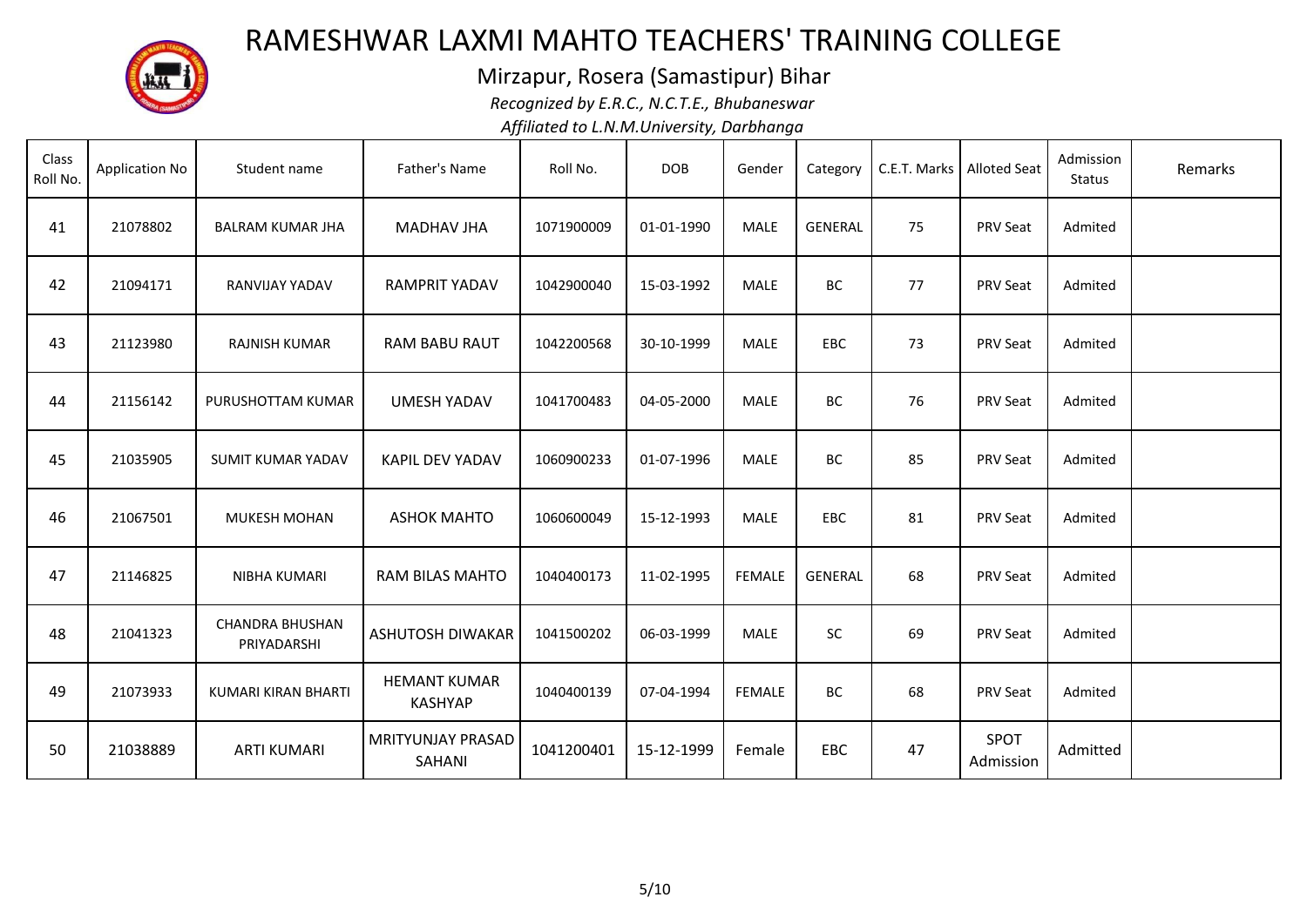

Mirzapur, Rosera (Samastipur) Bihar

*Recognized by E.R.C., N.C.T.E., Bhubaneswar*

| Class<br>Roll No. | <b>Application No</b> | Student name              | Father's Name                       | Roll No.   | <b>DOB</b> | Gender        | Category       | C.E.T. Marks   Alloted Seat |                 | Admission<br>Status | Remarks |
|-------------------|-----------------------|---------------------------|-------------------------------------|------------|------------|---------------|----------------|-----------------------------|-----------------|---------------------|---------|
| 51                | 21088823              | KARISHMA KUMARI           | <b>MITHILESHWAR</b><br><b>MAHTO</b> | 1090200200 | 10-08-1998 | <b>FEMALE</b> | BC             | 66                          | PRV Seat        | Admited             |         |
| 52                | 21118876              | <b>GARGI KUMARI</b>       | <b>UPENDRA RAWAT</b>                | 1041300269 | 12-12-1999 | <b>FEMALE</b> | BC             | 70                          | PRV Seat        | Admited             |         |
| 53                | 21025284              | RICHA KUMARI              | <b>RAMANAND THAKUR</b>              | 1040800281 | 25-03-2000 | <b>FEMALE</b> | <b>EBC</b>     | 67                          | PRV Seat        | Admited             |         |
| 54                | 21080543              | <b>GUDDU KUMAR</b>        | RAMDEV MAHTO                        | 1092700292 | 12-07-1998 | <b>MALE</b>   | SC             | 66                          | <b>PRV Seat</b> | Admited             |         |
| 55                | 21105771              | MD PRAWEZ ALAM            | <b>MD ZAKIR HUSSAIN</b>             | 1041900504 | 03-09-1998 | <b>MALE</b>   | <b>EBC</b>     | 66                          | PRV Seat        | Admited             |         |
| 56                | 21093488              | <b>BHAGAWAN KUMAR</b>     | <b>SHYAM YADAV</b>                  | 1042400277 | 20-07-1998 | <b>MALE</b>   | BC             | 68                          | PRV Seat        | Admited             |         |
| 57                | 21067784              | PRADEEP KUMAR             | <b>KRISHNA MANDAL</b>               | 1103300478 | 10-02-1999 | <b>MALE</b>   | BC             | 66                          | PRV Seat        | Admited             |         |
| 58                | 21045578              | <b>ARTI KUMARI</b>        | <b>ASHOK KUMAR</b><br><b>MAHTO</b>  | 1040700452 | 01-01-2000 | <b>FEMALE</b> | BC             | 68                          | PRV Seat        | Admited             |         |
| 59                | 21072184              | <b>GULSHAN KUMAR SAHU</b> | <b>KAMLESH SAHU</b>                 | 1041700059 | 10-01-1992 | <b>MALE</b>   | BC             | 67                          | PRV Seat        | Admited             |         |
| 60                | 21170795              | <b>KARTIK KUMAR</b>       | <b>ASHOK KUMAR ROY</b>              | 1091500418 | 15-02-1999 | <b>MALE</b>   | <b>GENERAL</b> | 68                          | PRV Seat        | Admited             |         |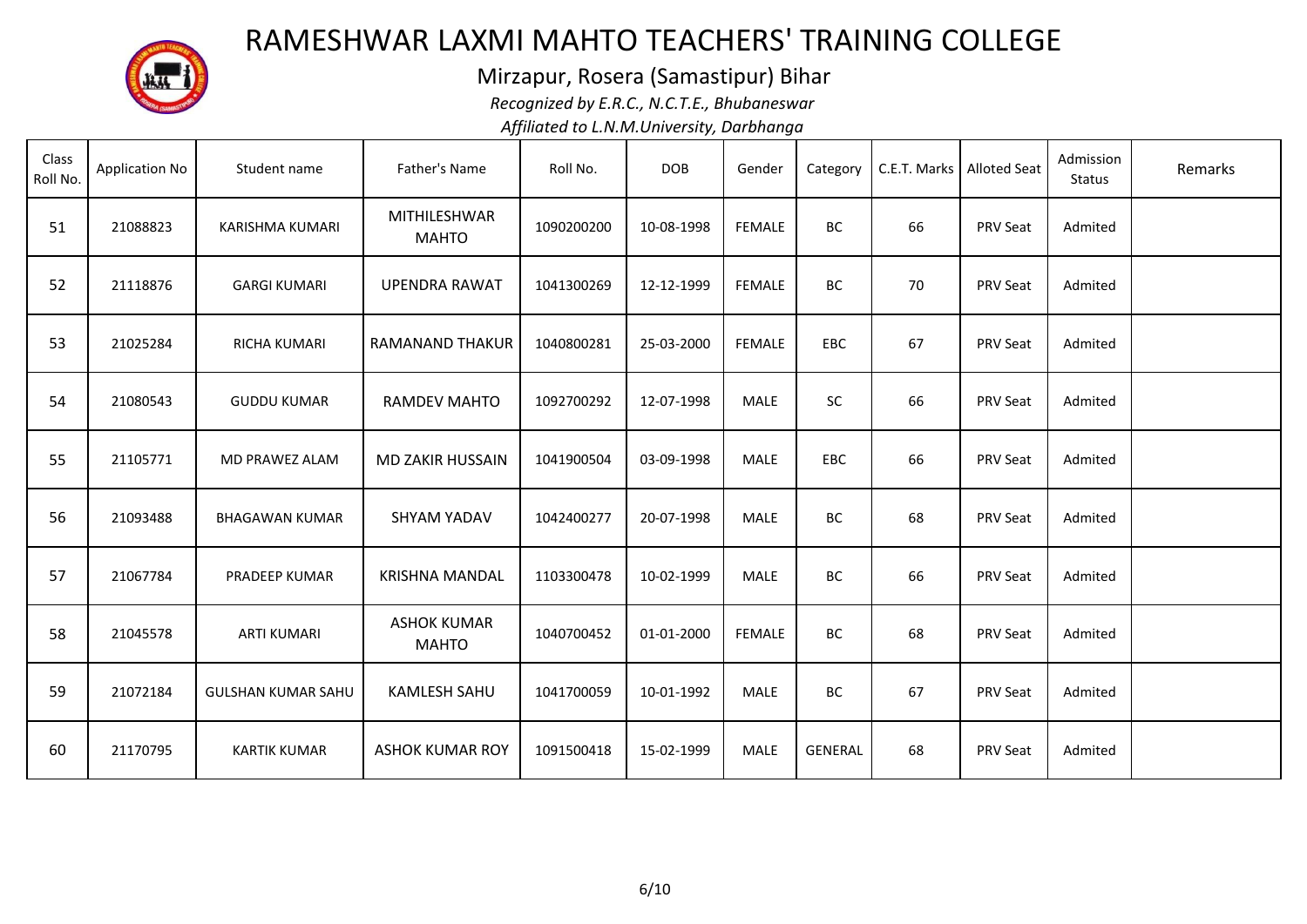

Mirzapur, Rosera (Samastipur) Bihar

*Recognized by E.R.C., N.C.T.E., Bhubaneswar*

| Class<br>Roll No. | <b>Application No</b> | Student name              | Father's Name                             | Roll No.   | <b>DOB</b> | Gender        | Category       |    | C.E.T. Marks   Alloted Seat | Admission<br>Status | Remarks |
|-------------------|-----------------------|---------------------------|-------------------------------------------|------------|------------|---------------|----------------|----|-----------------------------|---------------------|---------|
| 61                | 21062594              | <b>JASMIN KHATUN</b>      | <b>MD MUSTAK</b>                          | 1040800235 | 01-04-1999 | <b>FEMALE</b> | <b>EBC</b>     | 67 | PRV Seat                    | Admited             |         |
| 62                | 21000905              | <b>BINOD KUMAR DAS</b>    | <b>RAM BADAN DAS</b>                      | 1041600230 | 24-07-1996 | <b>MALE</b>   | SC             | 68 | PRV Seat                    | Admited             |         |
| 63                | 21118094              | ARADHANA KUMARI           | <b>BIPIN KUMAR ROY</b>                    | 1041200297 | 17-05-1998 | <b>FEMALE</b> | <b>GENERAL</b> | 68 | PRV Seat                    | Admited             |         |
| 64                | 21061530              | <b>DEEPAK KUMAR</b>       | <b>RAMPUKAR THAKUR</b>                    | 1092200173 | 25-09-1997 | <b>MALE</b>   | EBC            | 69 | PRV Seat                    | Admited             |         |
| 65                | 21108871              | <b>VIJAY KUMAR SAHANI</b> | MRITYUNJAY PRASAD<br>SAHANI               | 1042500129 | 19-01-1995 | <b>MALE</b>   | EBC            | 71 | PRV Seat                    | Admited             |         |
| 66                | 21042481              | <b>BIBHA KUMARI</b>       | <b>RAM SAGAR MAHTO</b>                    | 1102400045 | 09-08-1992 | <b>FEMALE</b> | BC             | 66 | PRV Seat                    | Admited             |         |
| 67                | 21093602              | <b>UPENDRA SAHANI</b>     | <b>DINESH SAHANI</b>                      | 1042900255 | 26-01-1998 | <b>MALE</b>   | EBC            | 66 | <b>PRV Seat</b>             | Admited             |         |
| 68                | 21117648              | <b>RAJAN KUMAR</b>        | <b>MOHAN PASWAN</b>                       | 1041600394 | 05-12-1998 | <b>MALE</b>   | SC             | 72 | PRV Seat                    | Admited             |         |
| 69                | 21074183              | <b>BHARTI KUMARI</b>      | <b>BALDEO NARAYAN</b><br><b>CHOUDHARY</b> | 1040200268 | 13-01-2000 | <b>FEMALE</b> | <b>GENERAL</b> | 68 | PRV Seat                    | Admited             |         |
| 70                | 21053492              | MUKESH KUMAR SAHANI       | <b>BAIJNATH SAHANI</b>                    | 1041600469 | 15-12-1999 | <b>MALE</b>   | EBC            | 69 | PRV Seat                    | Admited             |         |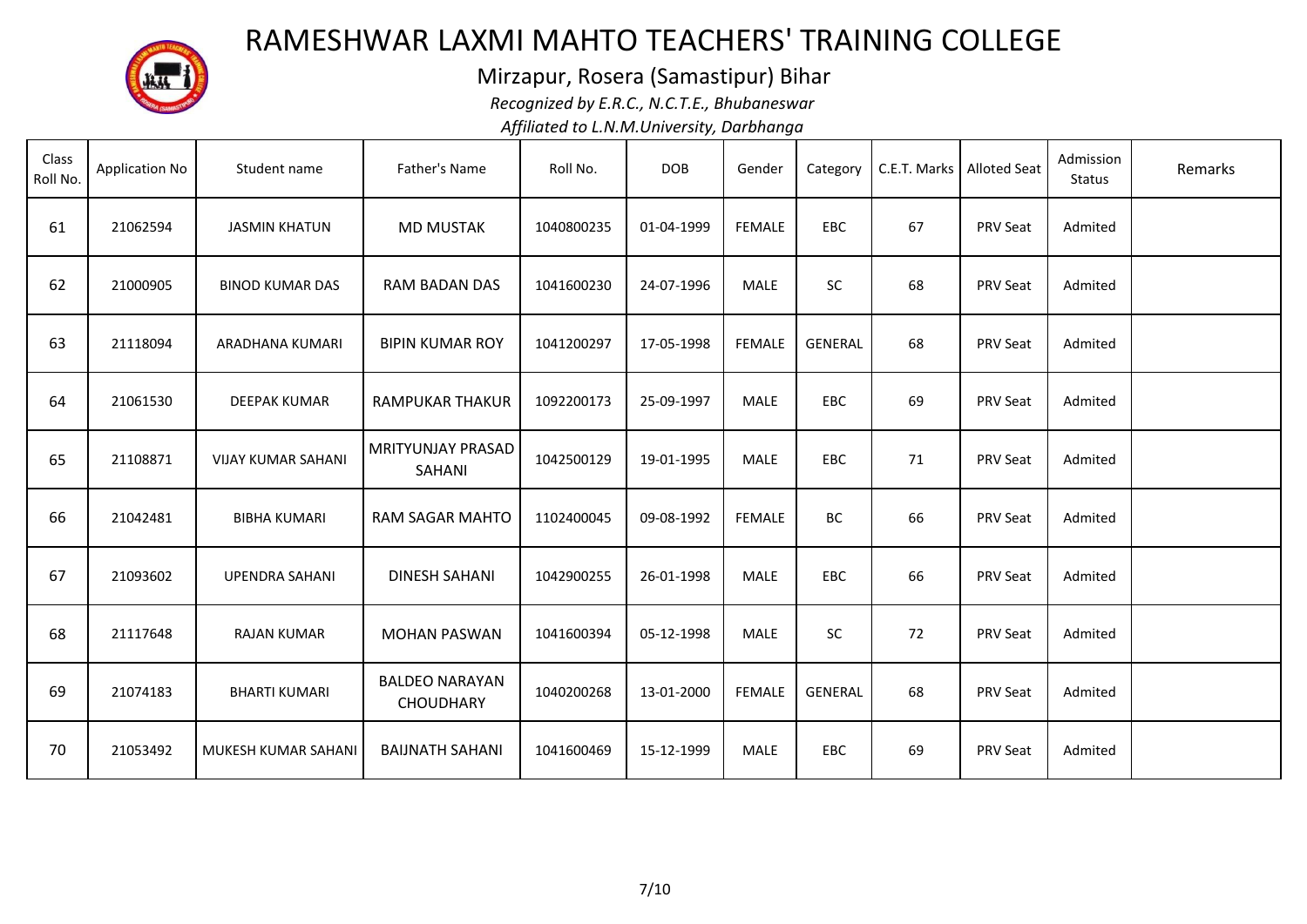

Mirzapur, Rosera (Samastipur) Bihar

*Recognized by E.R.C., N.C.T.E., Bhubaneswar*

| Class<br>Roll No. | <b>Application No</b> | Student name        | Father's Name                      | Roll No.   | <b>DOB</b> | Gender        | Category   | C.E.T. Marks   Alloted Seat |                   | Admission<br><b>Status</b> | Remarks |
|-------------------|-----------------------|---------------------|------------------------------------|------------|------------|---------------|------------|-----------------------------|-------------------|----------------------------|---------|
| 71                | 21092735              | POONAM PRAKASH      | <b>SURENDRA ROY</b>                | 1041300225 | 31-01-1999 | <b>FEMALE</b> | BC         | 67                          | <b>PRV Seat</b>   | Admited                    |         |
| 72                | 21192803              | ANJALIKA AKANT      | <b>GAURI KANT PODDAR</b>           | 1090100341 | 20-11-1996 | <b>FEMALE</b> | BC         | 69                          | PRV Seat          | Admited                    |         |
| 73                | 21128666              | <b>NEHA KUMARI</b>  | <b>MANOJ KUMAR</b>                 | 1040600336 | 25-07-1999 | <b>FEMALE</b> | BC         | 66                          | PRV Seat          | Admited                    |         |
| 74                | 21003470              | <b>SWETA KUMARI</b> | <b>ARBIND SINGH</b>                | 1040900152 | 20-03-1998 | <b>FEMALE</b> | GENERAL    | 66                          | PRV Seat          | Admited                    |         |
| 75                | 21164025              | PINKI KUMARI        | <b>BINDESHWARI</b><br><b>KUMAR</b> | 1040700161 | 12-11-1995 | <b>FEMALE</b> | <b>EBC</b> | 66                          | PRV Seat          | Admited                    |         |
| 76                | 21037961              | RITU KUMARI         | <b>LAXMAN RAUT</b>                 | 1040900153 | 15-04-1998 | Female        | EBC        | 62                          | SPOT<br>Admission | Admitted                   |         |
| 77                | 21084337              | KHUSHBU KUMARI      | <b>SUNIL KUMAR JHA</b>             | 1040400147 | 20-08-1994 | Female        | <b>GEN</b> | 69                          | SPOT<br>Admission | Admitted                   |         |
| 78                | 21107255              | <b>SWITY KUMARI</b> | <b>SADHU SHARAN MAHTO</b>          | 1102300117 | 23-03-1996 | Female        | BC         | 63                          | SPOT<br>Admission | Admitted                   |         |
| 79                | 21022384              | <b>ARTI KUMARI</b>  | SUDHIR KUMAR SINGH                 | 1101400539 | 04-09-1995 | Female        | <b>GEN</b> | 51                          | SPOT<br>Admission | Admitted                   |         |
| 80                | 21052186              | <b>KANU PRIYA</b>   | OM PRAKASH PODDAR                  | 1041300274 | 11-01-2000 | Female        | ВC         | 65                          | SPOT<br>Admission | Admitted                   |         |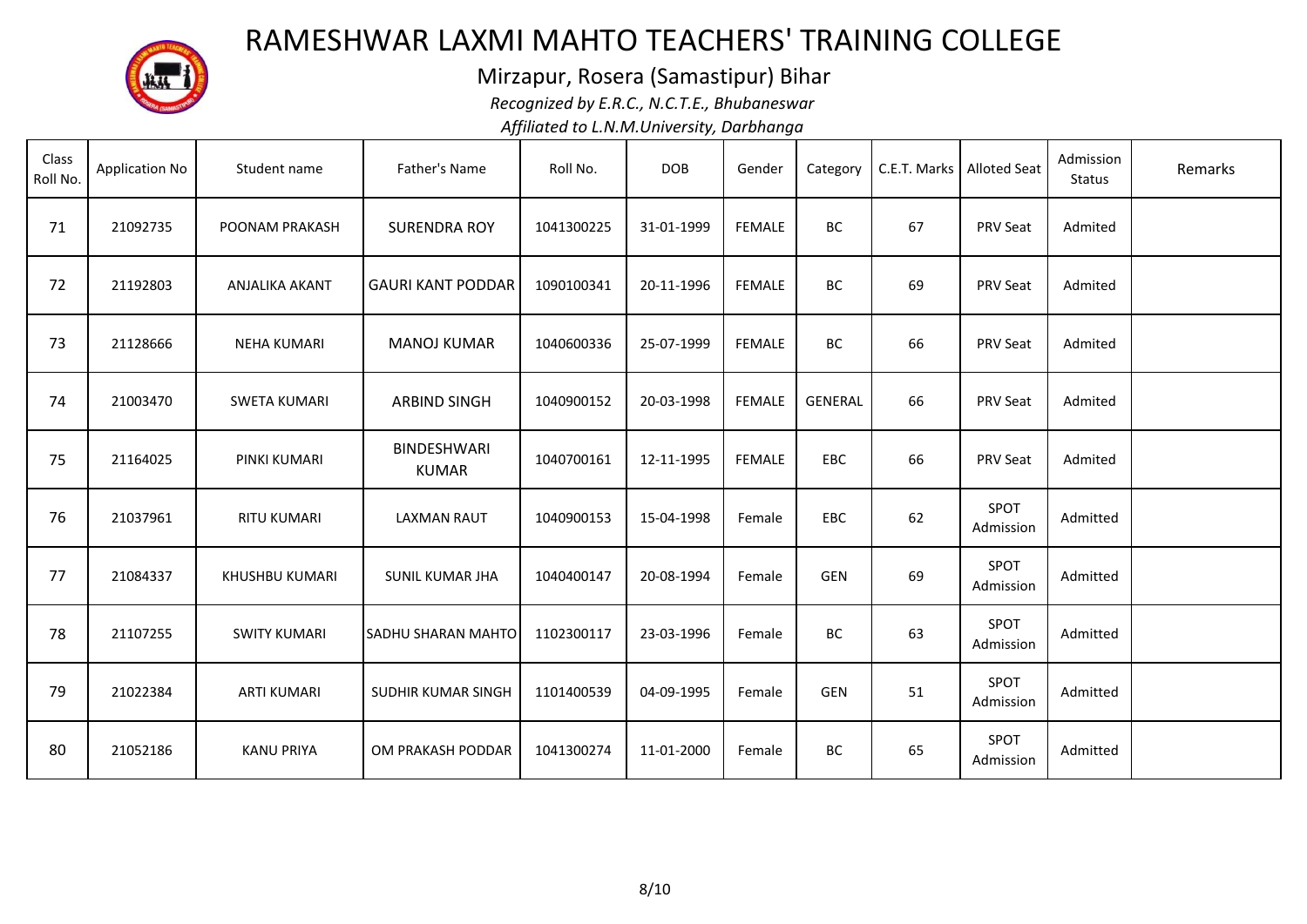

Mirzapur, Rosera (Samastipur) Bihar

*Recognized by E.R.C., N.C.T.E., Bhubaneswar*

| Class<br>Roll No. | <b>Application No</b> | Student name         | Father's Name          | Roll No.   | <b>DOB</b> | Gender | Category   | C.E.T. Marks   Alloted Seat |                   | Admission<br><b>Status</b> | Remarks |
|-------------------|-----------------------|----------------------|------------------------|------------|------------|--------|------------|-----------------------------|-------------------|----------------------------|---------|
| 81                | 21077712              | KALPANA KUMARI       | <b>BANGALI THAKUR</b>  | 1041100266 | 12-10-1997 | Female | EBC        | 51                          | SPOT<br>Admission | Admitted                   |         |
| 82                | 21015807              | <b>ARTI KUMARI</b>   | <b>INDRADEV DAS</b>    | 1101700271 | 07-09-1998 | Female | SC         | 55                          | SPOT<br>Admission | Admitted                   |         |
| 83                | 21026621              | KUMARI JUHI          | JAY SHANKER PRASAD     | 1040300718 | 16-12-1999 | Female | EBC        | 57                          | SPOT<br>Admission | Admitted                   |         |
| 84                | 21055398              | SARASWATI KUMARI     | RAMNARAYAN SHARMA      | 1041300185 | 02-05-1998 | Female | EBC        | 51                          | SPOT<br>Admission | Admitted                   |         |
| 85                | 21190161              | UPASANA KUMARI       | PRAMOD JHA             | 1041000450 | 20-01-1999 | Female | GEN        | 62                          | SPOT<br>Admission | Admitted                   |         |
| 86                | 21006458              | ANJU KUMARI          | <b>VIJAY KUMAR</b>     | 1080400300 | 16-02-2001 | Female | BC         | 58                          | SPOT<br>Admission | Admitted                   |         |
| 87                | 21004313              | <b>SWATI SHARMA</b>  | PAVAN KUMAR<br>SHARMA  | 1040100412 | 05-04-1999 | Female | <b>EBC</b> | 56                          | SPOT<br>Admission | Admitted                   |         |
| 88                | 21070517              | <b>KAJAL KUMARI</b>  | <b>ASHOK MANDAL</b>    | 1040800269 | 01-01-2000 | Female | BC         | 62                          | SPOT<br>Admission | Admitted                   |         |
| 89                | 21064157              | <b>RESHAM KUMARI</b> | <b>RAMESHWAR MAHTO</b> | 1040400199 | 05-11-1995 | Female | BC         | 56                          | SPOT<br>Admission | Admitted                   |         |
| 90                | 21060709              | PUNITA KUMARI        | <b>DINESH PASWAN</b>   | 1040700322 | 20-03-1998 | Female | SC         | 51                          | SPOT<br>Admission | Admitted                   |         |